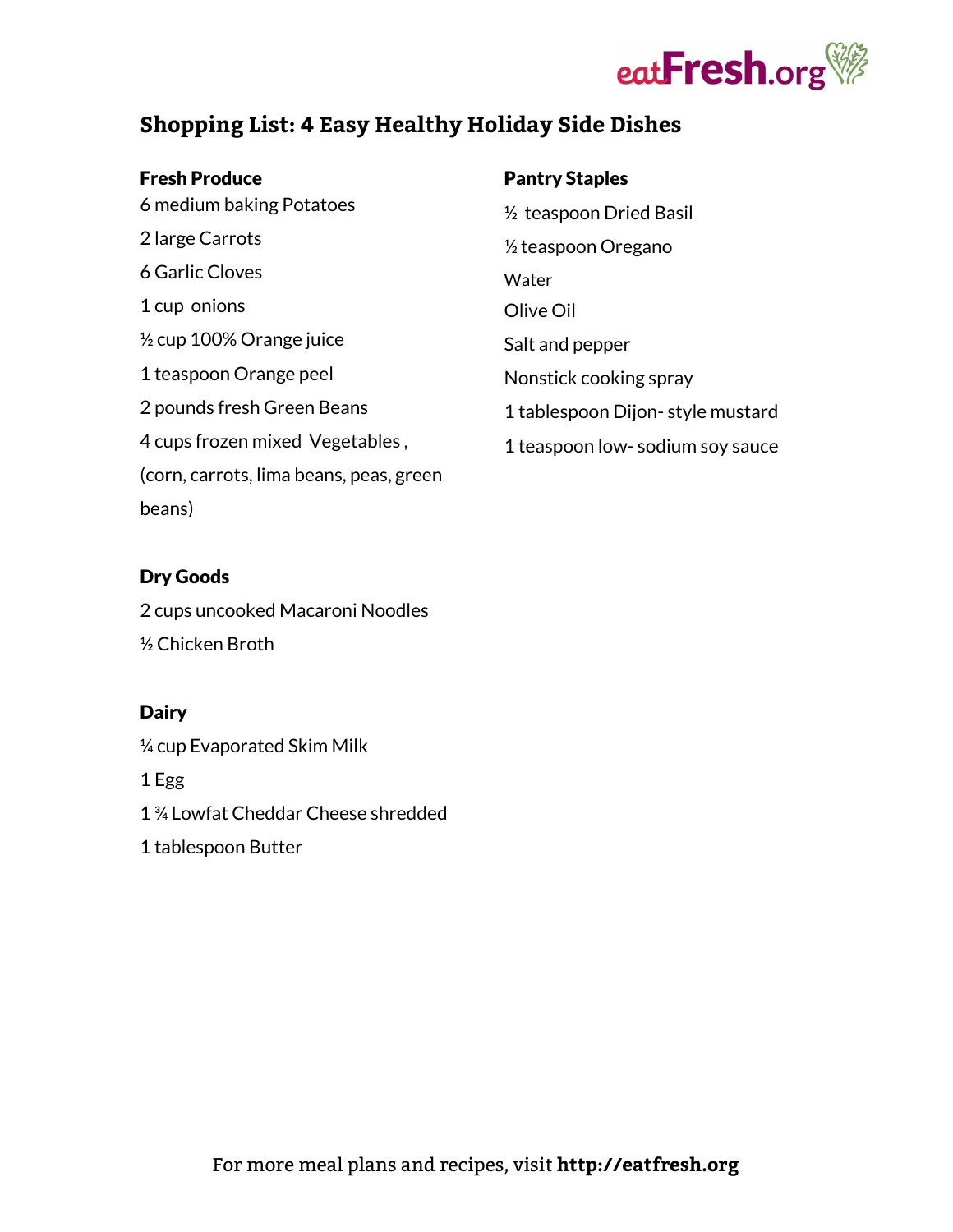

# **Supreme Mashed Potatoes**

*Think your kids won't like orange mashed potatoes? Try using parsnipsin place of carrots. They are white like potatoes and sweet like carrots.*

Makes 10 servings. ¾ cup per serving. Ready in 55 minutes.

### *Ingredients*

- 6 Medium baking [potatoes](http://eatfresh.org/discover-foods/potatoes) *peeled and cut into chunks*
- 2 Large [carrots](http://eatfresh.org/discover-foods/carrots) *peeled and chopped*
- 3 Garlic [cloves](http://eatfresh.org/discover-foods/garlic) *finely chopped*
- ½ cup [Low-sodium](http://eatfresh.org/discover-foods/broth) chicken broth

### 1 tablespoon [Butter](http://eatfresh.org/discover-foods/other-dairy)

#### *Directions*

- 1. Combine potatoes and carrots in a large pot and fill with cold water. Bring to a boil and cook 5 minutes.
- 2. Add garlic and reduce heat to simmer until potatoes and carrots are tender, about 35 minutes.
- 3. Drain and keep 1 cup of the cooking liquid.
- 4. Mash the potatoes and carrots with a hand masher.
- 5. Combine chicken broth and butter in a small pan; heat over medium heat until the butter melts.
- 6. Slowly stir broth mixture into the mashed potatoes and carrots.
- 7. If necessary, add the reserved cooking liquid until the potatoes reach the desired thickness. Serve while hot.

Nutrition information per serving: Calories 104, Total Fat 1g, Saturated Fat 1g, Carbohydrate 22g, Dietary Fiber 2g, Protein 2g, Sodium 51mg

*Recipe Source: Nutrition Education and Obesity Prevention Branch (California Department of Public Health)*

For more meal plans and recipes, visit **http://eatfresh.org**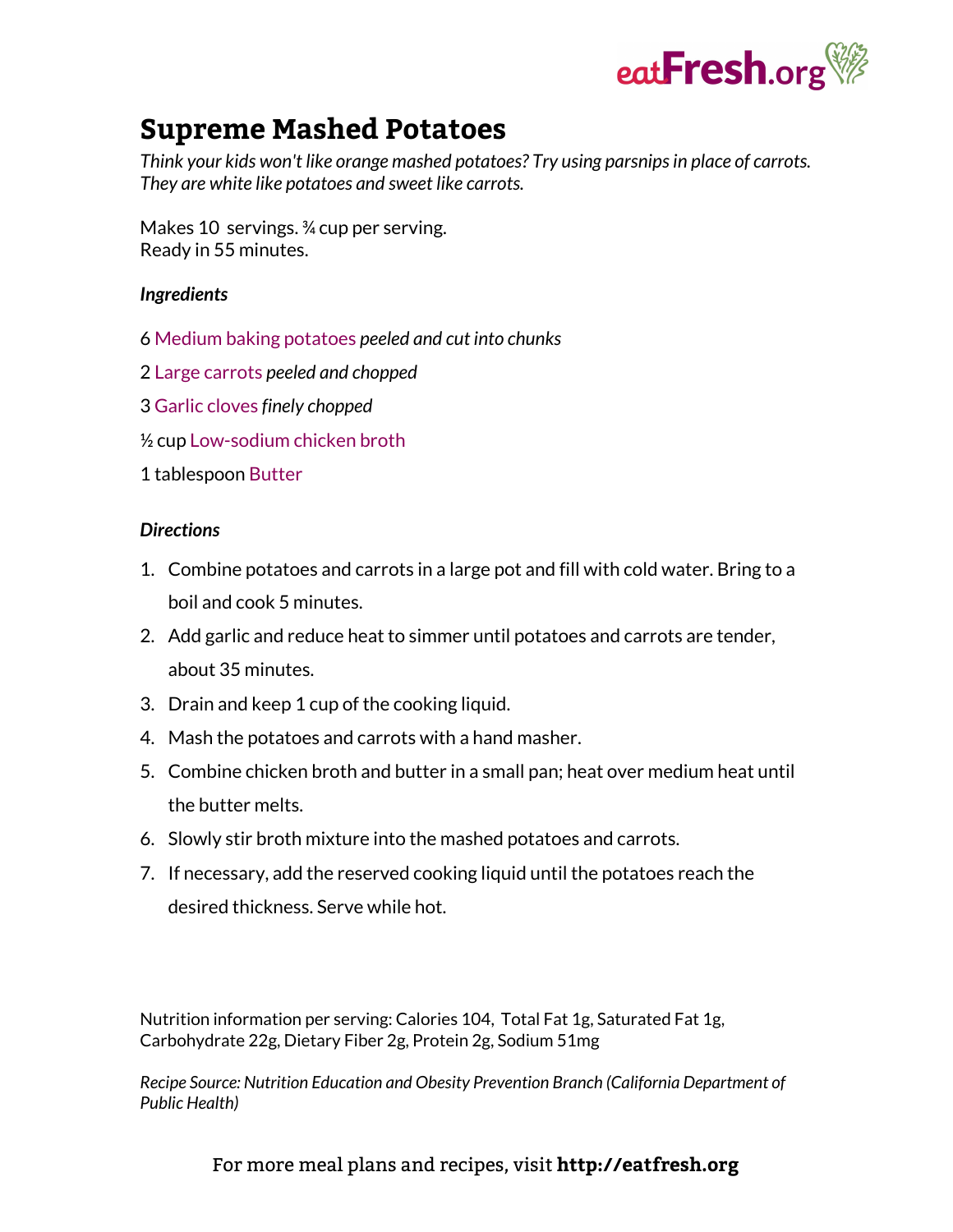

# **Flavorful Green Beans**

*The seasonings are perfect for the green beans.*

Makes 7 servings. 1 cup per serving. Ready in 40 minutes.

#### *Ingredients*

- 2 pounds Fresh green [beans](http://eatfresh.org/discover-foods/fresh-peas-beans)
- ½ cup [Water](http://eatfresh.org/discover-foods/water)
- ⅓ cup [Onions](http://eatfresh.org/discover-foods/onion) *chopped*
- 4 pieces [Garlic](http://eatfresh.org/discover-foods/garlic) Clove *chopped*
- [Nonstick](http://eatfresh.org/discover-foods/vegetable-oils) cooking spray
- ½ teaspoon Black [pepper](http://eatfresh.org/discover-foods/spices)
- ½ teaspoon [Dried](http://eatfresh.org/discover-foods/herbs) basil
- ½ teaspoon [Oregano](http://eatfresh.org/discover-foods/spices)

### *Directions*

- 1. Place green beans in a large bowl or strainer and rinse. Then, snap off tips.
- 1. Place green beans in a large pot and add  $\frac{1}{2}$  cup of cold water.
- 2. Cook green beans on stovetop over medium heat for 10 minutes.
- 3. In a separate medium pan, saute chopped onions and garlic, using the cooking spray, for 5 minutes or until they are tender and very lightly browned.
- 4. Add onions, garlic, and black pepper to green beans. Spray the cooking spray over mixture, and cook on medium heat for another 20 minutes or until green beans are tender, but not soft. Stir occasionally.
- 5. Sprinkle dried basil and oregano over green beans. Mix and serve.

Nutrition information per serving: Calories 40, Total Fat 0g, Saturated Fat 0g, Carbohydrate 9g, Dietary Fiber 4g, Protein 2g, Sodium 12mg

*Recipe Source: National Heart, Lung, and Blood Institute (NIH)*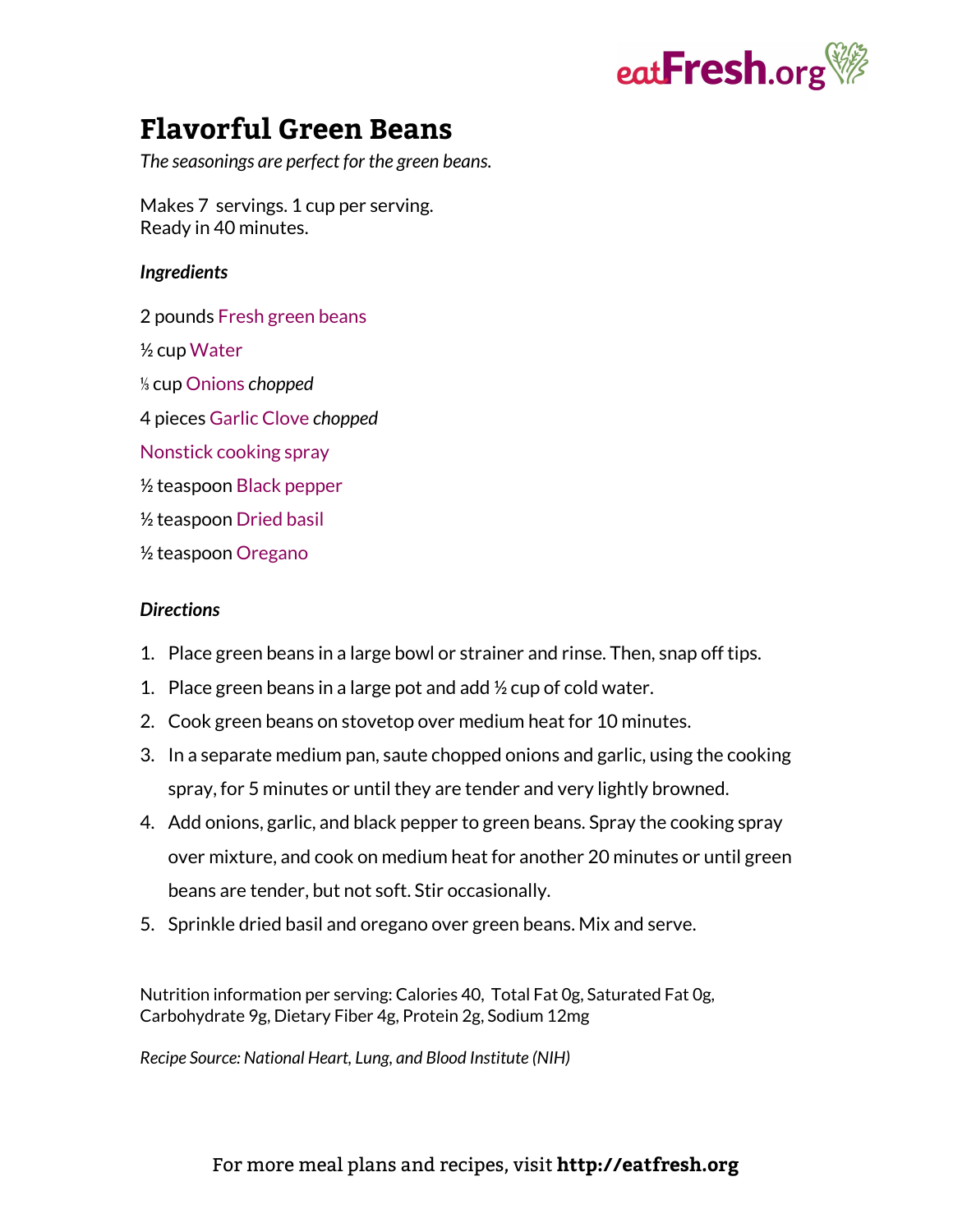

# **Kale Salad with Nuts and Seasonal Fruits**

*Many people are surprised to learn that they can eat kale without cooking it!*

Makes 4 servings. 1 ½ cup per serving. Ready in 40 minutes.

#### *Ingredients*

- 4 cups raw [kale](http://eatfresh.org/discover-foods/leafy-greens) *thinly shredded*
- ⅓ cup [non-creamy](http://eatfresh.org/discover-foods/pre-made-ingredients) salad dressing
- ⅓ cup [Chopped](http://eatfresh.org/discover-foods/nuts-seeds) nuts
- 1½ cups [fresh](http://eatfresh.org/discover-foods/stone-fruit) fruit *cubed orsliced*
- ⅓ cup [Dried](http://eatfresh.org/discover-foods/dried-fruit) Fruit *optional*
- sliced [fennel](http://eatfresh.org/discover-foods/celery) or celery *optional*

#### *Directions*

- 1. Toss kale with dressing
- 2. Massage well with hands for about two minutes. It's okay to squeeze!
- 3. Allow kale to sit for an hour if possible.
- 4. Toss other ingredients with kale and serve.

Nutrition information per serving: Calories 247, Total Fat 19g, Saturated Fat 2g, Carbohydrate 17g, Dietary Fiber 6g, Protein 6g, Sodium 35mg

*Recipe Source: Nutrition Education and Obesity Prevention Branch (California Department of Public Health)*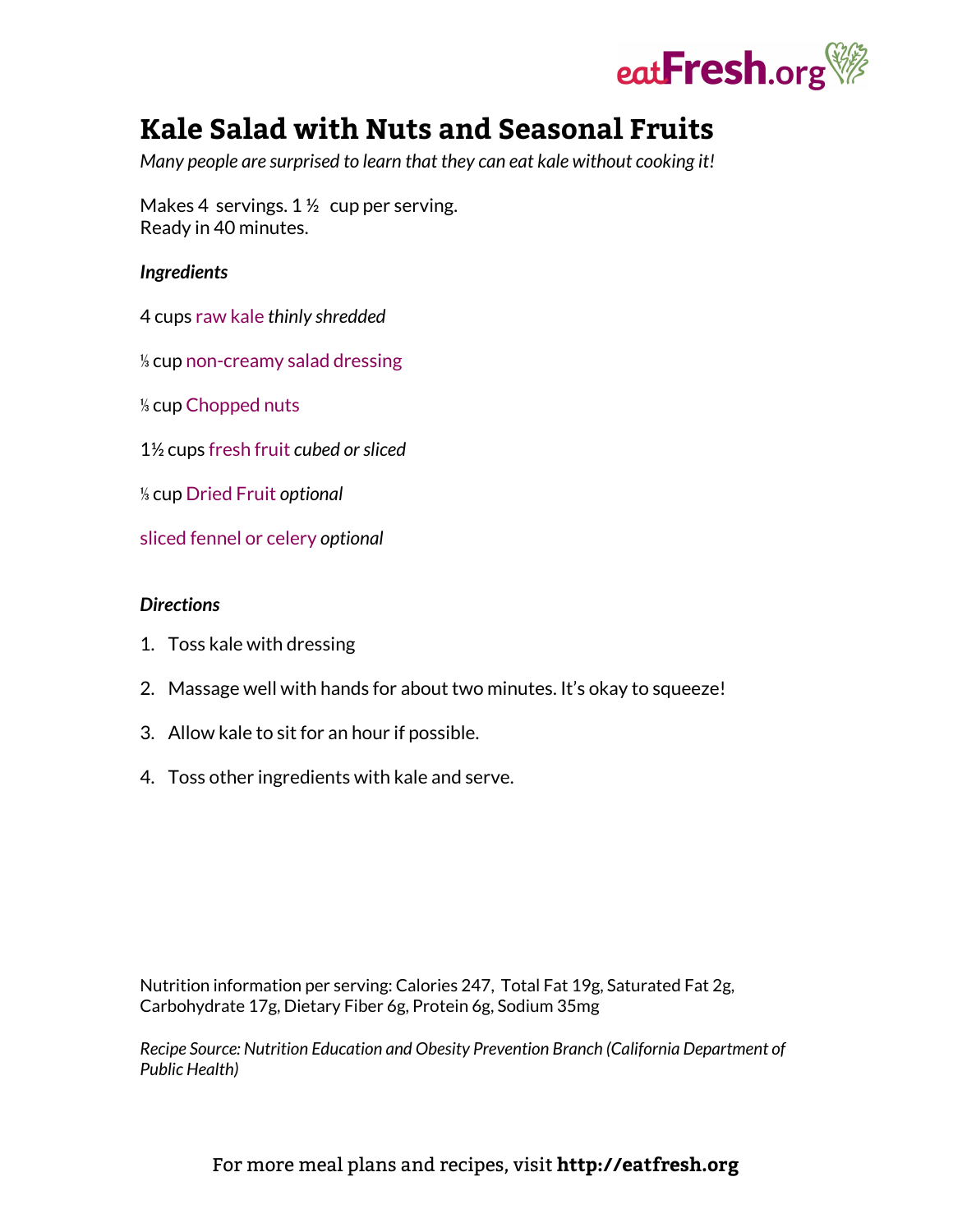

# **Macaroni and Cheese with Glazed Vegetables**

*Try using sharp Cheddar cheese to kick up the flavor in thisfamily favorite.*

Makes 5 servings. 1 <sup>3</sup>/<sub>4</sub> cup per serving. Ready in 45 minutes.

### *Ingredients*

2 cups [Uncooked](http://eatfresh.org/discover-foods/pasta) macaroni noodles [Nonstick](http://eatfresh.org/discover-foods/vegetable-oils) cooking spray ½ cup [Onions](http://eatfresh.org/discover-foods/onion) *chopped* ¾ cup [Evaporated](http://eatfresh.org/discover-foods/milk-and-non-dairy-alternatives) skim milk 1 [Egg](http://eatfresh.org/discover-foods/eggs) *beaten* ½ teaspoon [Ground](http://eatfresh.org/discover-foods/spices) black pepper 1¾ cups Low fat [Cheddar](http://eatfresh.org/discover-foods/cheese) cheese *shredded* 4 cups Frozen mixed [vegetables](http://eatfresh.org/discover-foods/corn) (Corn, [Carrots](http://eatfresh.org/discover-foods/carrots), Lima [beans,](http://eatfresh.org/discover-foods/beans) Peas, Green [beans\)](http://eatfresh.org/discover-foods/fresh-peas-beans) 1 teaspoon [Orange](http://eatfresh.org/discover-foods/citrus) peel *grated* ½ cup 100% [orange](http://eatfresh.org/discover-foods/citrus) juice 1 tablespoon [Dijon-style](http://eatfresh.org/discover-foods/spices) mustard 1 teaspoon [Low-sodium](http://eatfresh.org/discover-foods/pre-made-ingredients) soy sauce

# *Directions*

- 1. Cook the macaroni noodles according to the package directions; drain and set aside.
- 2. Place an oven rack in the middle of the oven. Preheat oven to 350˚F.
- 3. Spray a skillet with nonstick cooking spray and heat over medium heat.
- 4. Add onions to skillet and sauté until tender, about 3 minutes.
- 5. Add evaporated milk, egg, ground black pepper, and cheese; mix until smooth.
- 6. Add cooked macaroni noodles to the cheese sauce and stir until well coated.
- 7. Spray a casserole dish with nonstick cooking spray.
- 8. Pour the mixture into the casserole dish and sprinkle the top with the remaining ¼ cup cheese.
- 9. Bake for 25 minutes or until the top bubbles and begins to brown.

# For more meal plans and recipes, visit **http://eatfresh.org**